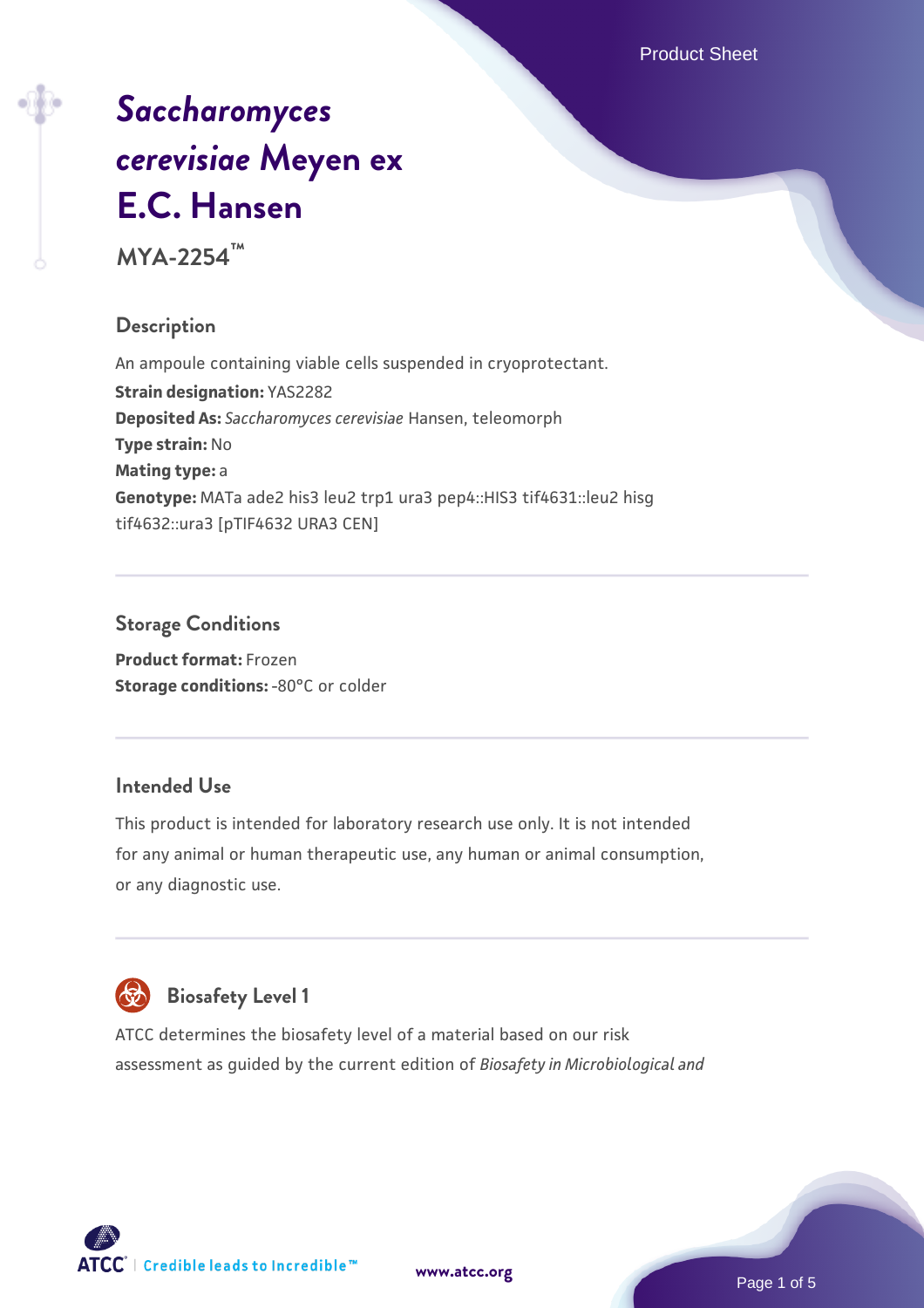#### **[Saccharomyces cerevisiae](https://www.atcc.org/products/mya-2254)** [Meyen ex E.C. Hansen](https://www.atcc.org/products/mya-2254) **MYA-2254**

*Biomedical Laboratories (BMBL)*, U.S. Department of Health and Human Services. It is your responsibility to understand the hazards associated with the material per your organization's policies and procedures as well as any other applicable regulations as enforced by your local or national agencies.

ATCC highly recommends that appropriate personal protective equipment is always used when handling vials. For cultures that require storage in liquid nitrogen, it is important to note that some vials may leak when submersed in liquid nitrogen and will slowly fill with liquid nitrogen. Upon thawing, the conversion of the liquid nitrogen back to its gas phase may result in the vial exploding or blowing off its cap with dangerous force creating flying debris. Unless necessary, ATCC recommends that these cultures be stored in the vapor phase of liquid nitrogen rather than submersed in liquid nitrogen.

# **Certificate of Analysis**

For batch-specific test results, refer to the applicable certificate of analysis that can be found at www.atcc.org.

# **Growth Conditions Medium:**  [ATCC Medium 1245: YEPD](https://www.atcc.org/-/media/product-assets/documents/microbial-media-formulations/1/2/4/5/atcc-medium-1245.pdf?rev=705ca55d1b6f490a808a965d5c072196) **Temperature:** 25°C

# **Handling Procedures**

**Frozen ampoules** packed in dry ice should either be thawed immediately or

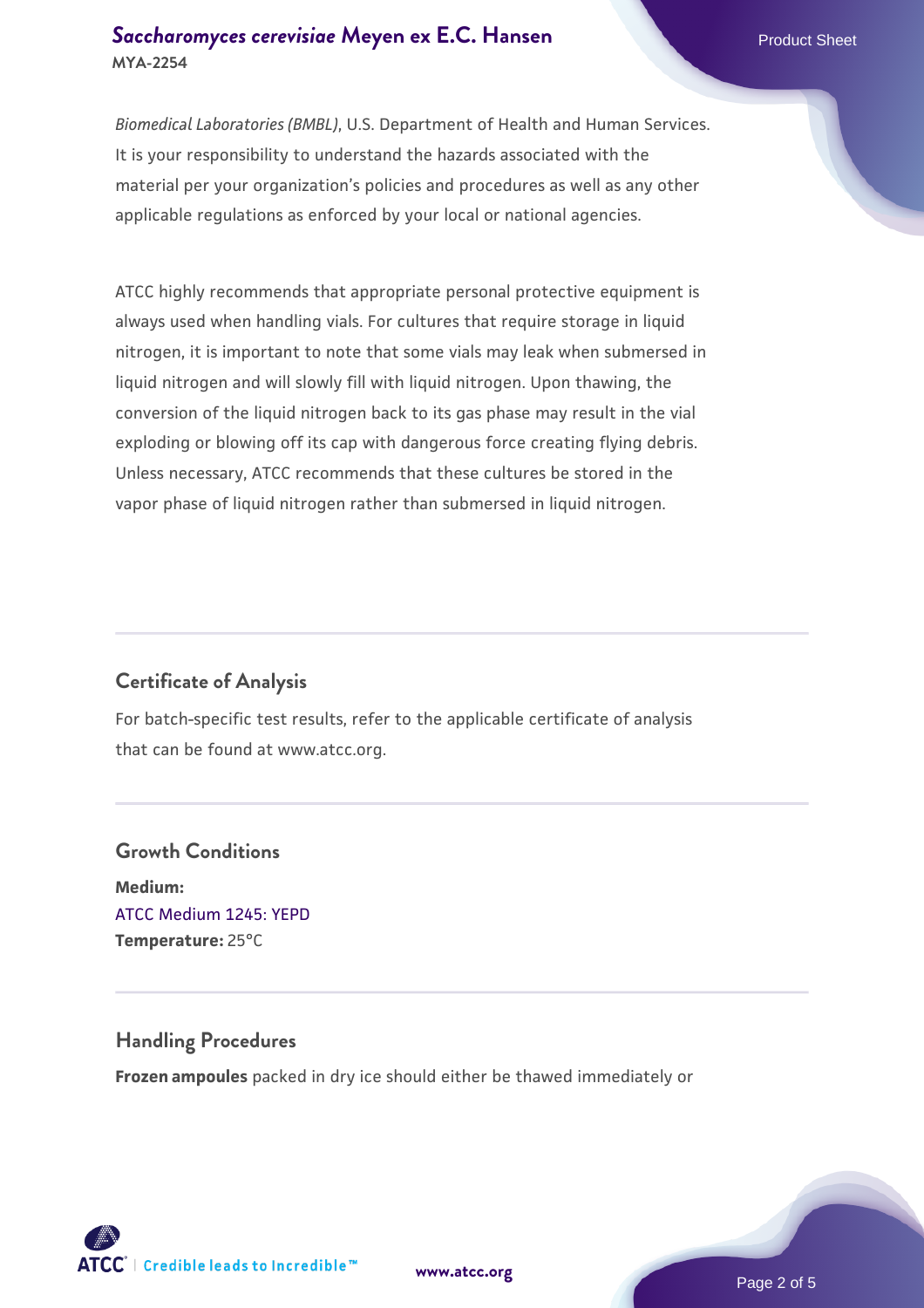## **[Saccharomyces cerevisiae](https://www.atcc.org/products/mya-2254)** [Meyen ex E.C. Hansen](https://www.atcc.org/products/mya-2254) **MYA-2254**

stored in liquid nitrogen. If liquid nitrogen storage facilities are not available, frozen ampoules may be stored at or below -70°C for approximately one week. **Do not under any circumstance store frozen ampoules at refrigerator freezer temperatures (generally -20°C)**. Storage of frozen material at this temperature will result in the death of the culture.

- 1. To thaw a frozen ampoule, place in a **25°C to 30°C** water bath, until just thawed **(approximately 5 minutes)**. Immerse the ampoule just sufficient to cover the frozen material. Do not agitate the ampoule.
- 2. Immediately after thawing, wipe down ampoule with 70% ethanol and aseptically transfer at least 50 µL (or 2-3 agar cubes) of the content onto a plate or broth with medium recommended.
- 3. Incubate the inoculum/strain at the temperature and conditions recommended.
- 4. Inspect for growth of the inoculum/strain regularly for up to 4 weeks. The time necessary for significant growth will vary from strain to strain.

#### **Material Citation**

If use of this material results in a scientific publication, please cite the material in the following manner: *Saccharomyces cerevisiae* Meyen ex E.C. Hansen (ATCC MYA-2254)

#### **References**

References and other information relating to this material are available at www.atcc.org.

#### **Warranty**

The product is provided 'AS IS' and the viability of ATCC® products is warranted for 30 days from the date of shipment, provided that the customer has stored and handled the product according to the information

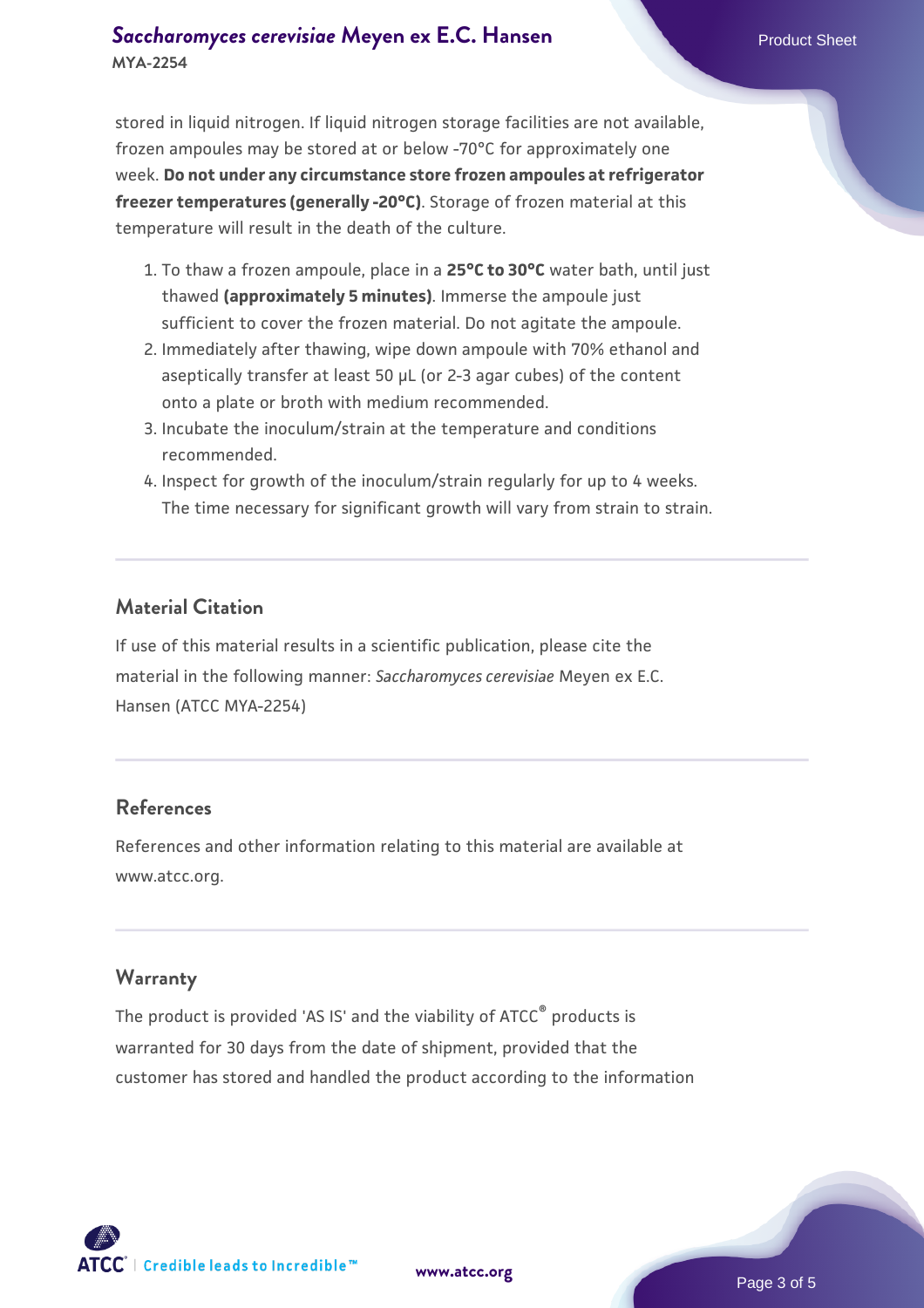#### **[Saccharomyces cerevisiae](https://www.atcc.org/products/mya-2254)** [Meyen ex E.C. Hansen](https://www.atcc.org/products/mya-2254) **MYA-2254**

included on the product information sheet, website, and Certificate of Analysis. For living cultures, ATCC lists the media formulation and reagents that have been found to be effective for the product. While other unspecified media and reagents may also produce satisfactory results, a change in the ATCC and/or depositor-recommended protocols may affect the recovery, growth, and/or function of the product. If an alternative medium formulation or reagent is used, the ATCC warranty for viability is no longer valid. Except as expressly set forth herein, no other warranties of any kind are provided, express or implied, including, but not limited to, any implied warranties of merchantability, fitness for a particular purpose, manufacture according to cGMP standards, typicality, safety, accuracy, and/or noninfringement.

#### **Disclaimers**

This product is intended for laboratory research use only. It is not intended for any animal or human therapeutic use, any human or animal consumption, or any diagnostic use. Any proposed commercial use is prohibited without a license from ATCC.

While ATCC uses reasonable efforts to include accurate and up-to-date information on this product sheet, ATCC makes no warranties or representations as to its accuracy. Citations from scientific literature and patents are provided for informational purposes only. ATCC does not warrant that such information has been confirmed to be accurate or complete and the customer bears the sole responsibility of confirming the accuracy and completeness of any such information.

This product is sent on the condition that the customer is responsible for and assumes all risk and responsibility in connection with the receipt, handling, storage, disposal, and use of the ATCC product including without limitation taking all appropriate safety and handling precautions to minimize health or environmental risk. As a condition of receiving the material, the customer agrees that any activity undertaken with the ATCC product and any progeny or modifications will be conducted in compliance with all applicable laws,



**[www.atcc.org](http://www.atcc.org)**

Page 4 of 5